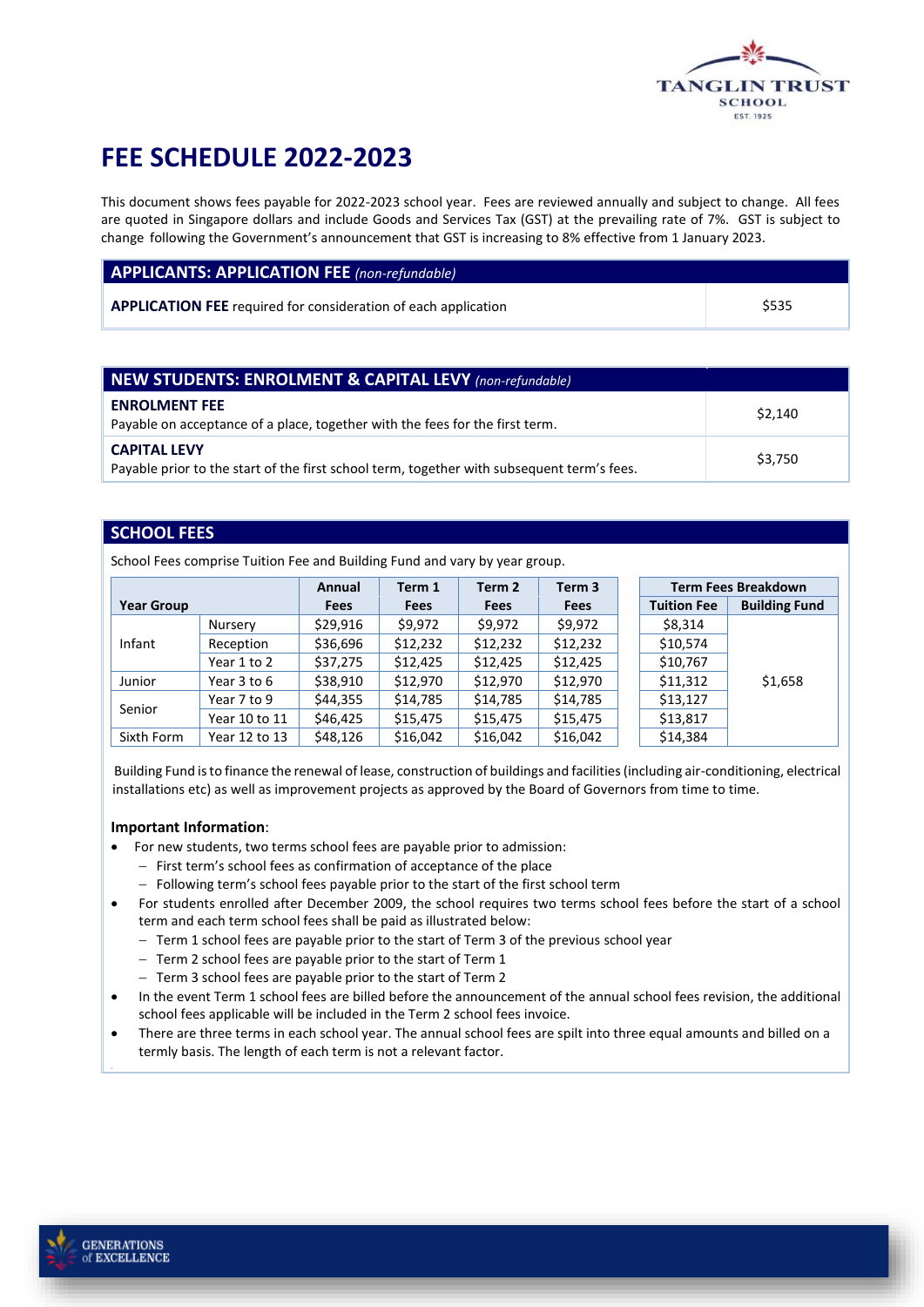

# **FEE SCHEDULE 2022-2023**

#### **EXAMINATION FEES**

External examinations fees for GCSE, IGCSE, A Level or IB Diploma are not included in the school fees invoice and are billed separately at the appropriate time of the year (usually December or January for IB and March or April for GCSE, IGCSE and A Level). Fees are payable by the due date stipulated by the school and are generally payable prior to the examination sessions.

Examination fees include registration and subject fees set by examination boards and handling charges covering courier charges, invigilation cost etc.

### **OTHER COSTS**

Families may incur additional costs and these costs include, but are not limited to the following:

| <b>Bus Transport</b>                       | Bus fees are set by the service provider and invoiced directly by them.                                                                                                                                                                                     |
|--------------------------------------------|-------------------------------------------------------------------------------------------------------------------------------------------------------------------------------------------------------------------------------------------------------------|
| <b>Food Services</b>                       | Infant school students are required to bring their own snacks and lunches.<br>Junior and Senior school students can access the food services available at canteens and cafes<br>throughout the school and payment is made directly to the school's caterer. |
| <b>Uniforms</b>                            | Uniforms are required for all students and are available from the School Shop.                                                                                                                                                                              |
| <b>Books and other</b><br>school resources | School fees include textbooks and exercise books.<br>Replacement of lost or damaged textbooks, exercise books, library books and other school<br>resources are expected to be funded by the student/family.                                                 |
| <b>Technology</b>                          | Students from Year 7 to Year 13 are required to have their own personal mobile technology device<br>to support their learning.<br>Full details of the requirements for each year group are published on the School's Portal.                                |
| <b>Trips &amp; Activities</b>              | Costs for outdoor education trips, overseas sports and optional trips as well as paid activities and<br>events on offer by the school will be notified by the relevant departments at the appropriate time<br>in the school year.                           |

## **BILLING CYCLE FOR SCHOOL FEES**

School fees are payable in advance and billed on a termly basis with payment due dates as follows:

| <b>Students enrolled after</b><br>December 2009 | <b>Students enrolled before</b><br>December 2009 | <b>Billing Month</b> | <b>Payment Due</b> |
|-------------------------------------------------|--------------------------------------------------|----------------------|--------------------|
| Term 1 (2022/2023)                              | Term 3 (2021/2022)                               | February 2022        | 4 April 2022       |
| Term 2 (2022/2023)                              | Term 1 (2022/2023)                               | June 2022            | 5 August 2022      |
| Term 3 (2022/2023)                              | Term 2 (2022/2023)                               | November 2022        | 16 December 2022   |
| Term 1 (2023/2024)                              | Term 3 (2022/2023)                               | February 2023        | 31 March 2023      |

A late fee of 5% will be imposed on fees not fully paid by the due date as stipulated by the school.

#### **REFUND OF FEES and FURTHER INFORMATION**

Information on refund of fees and conditions are included in the Conditions Governing Enrolment and Admissions which are available via the school's websit[e www.tts.edu.sg](http://www.tts.edu.sg/) .

### **CONTACT US**

If you require further information on fees, please contact Finance Office a[t schoolfees@tts.edu.sg](mailto:schoolfees@tts.edu.sg).